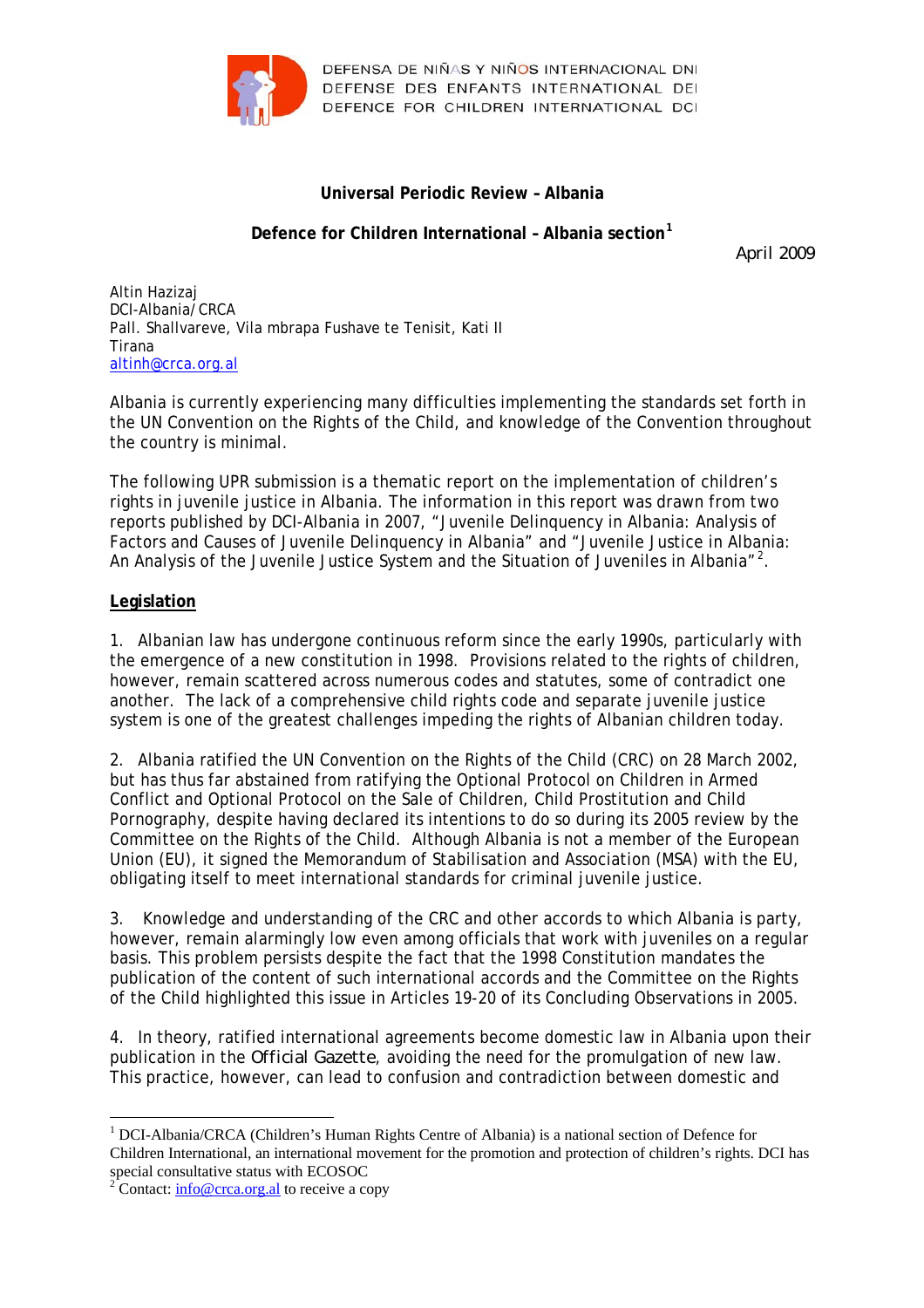international legislation. Standard law is often not accompanied by the appropriate bylaws necessary to ensure its implementation, leading to a disconnect between juvenile justice as legislated and juvenile justice as practiced.

5. Articles 86 and 87 of the Albanian Criminal Code are incompatible with the definition of torture articulated in the UN Convention against Torture and Other Cruel, Degrading or Inhuman Treatment or Punishment.

6. The 1998 Constitution established the institution of an Ombudsperson and the "On Ombudsperson" law was passed by Parliament in 1999. No aspect of this office, however, focuses exclusively on juveniles as dependents and distinct rights holders.

7. The Criminal Procedure Code entered into force in 1996, but Albania has still not succeeded in creating separate courts for juveniles.

## **Minimum Age of Criminal Responsibility**

8. The 1998 Constitution does not specify an age of legal responsibility. This is a particularly troubling gap given that persons under the age of eighteen years make up 40% of the Albanian population.

9. The Albanian Criminal Code dictates that persons are legally responsible for crimes beginning at fourteen years of age and for contraventions beginning at sixteen years of age. In Article 21 of its Concluding Observations in 2005, the UN Committee on the Rights of the Child lamented the lack of clarity on the legal status of children aged fourteen to eighteen years. UNICEF and other working groups reviewing Albanian juvenile justice legislation have also argued that the age of legal responsibility in Albania should be at least sixteen years for both contraventions *and* crimes.

10. Article 31 of the Criminal Code stipulates that minors who were under eighteen years of age at the time of the crime cannot be sentenced to life imprisonment.

### **Number of Children in and Length of Detention**

11. The UN Committee on the Rights of the Child noted the inadequacy of the data and information available on Albanian children in paragraphs 17-18 of its 2005 Concluding Observations. Today there remains a dire need for such data, particularly on children in the judicial system or in detention.

12. Juvenile offences in Albania increased between 2002 and 2004 before declining slightly in 2005. The biggest concern has been the increase in juvenile delinquency among children under fourteen years of age, many of who commit crimes on behalf of exploitative adults.

### **Juvenile Delinquency**

13. Although cultural stereotypes associate child offenders with serious crimes, in fact most juvenile delinquents are arrested for crimes against property (i.e. petty theft). Such offenders are often motivated by poverty, as recent movements from rural regions to urban centres in Albania have augmented challenges such as unemployment, high costs of living, inadequate social services, and discrimination. There is discrimination in tackling juvenile delinquency, and a disproportionately large number of juveniles apprehended are of Roma, Egyptian, or other ethnic minority origin.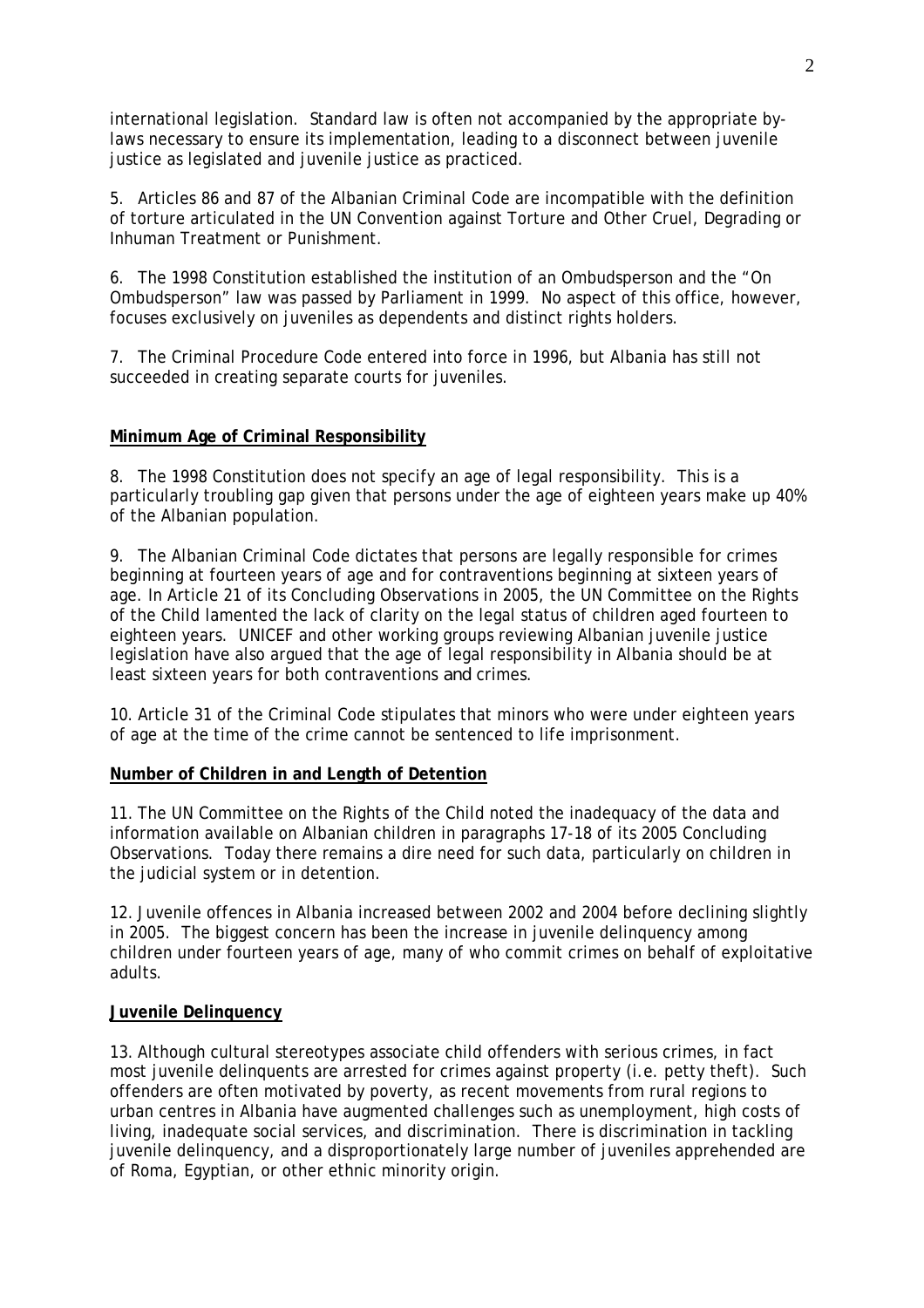### **Trial Conditions**

14. Despite the fact that most juvenile offences are relatively minor, court decisions sometimes reflect the harshest penalties for those particular crimes. There is so much subjectivity and variance from trial to trial that court decisions are practically arbitrary.

15. Certain provisions of the Albanian Criminal Code are the subject of much confusion and controversy. Article 51 asserts that juveniles should not be imprisoned for more than half the stated sentence for that particular crime. In practice, however, Article 51 has only been applied to maximum sentences, meaning that as long as the maximum sentence is not chosen, juveniles often receive the same sentences as adults in similar criminal situations would receive. Article 49 allows courts to reduce sentences due to "relieving" circumstances, but age is not considered among those relieving circumstances.

16. Juveniles are rarely diverted away from the justice system and, as some crimes are only punishable by imprisonment, may be incarcerated for minor offences. This is a clear violation of international standards dictating that the deprivation of liberty must be used a last resort.

17. Since legal representatives of juveniles in Albanian courts earn very modest wages, such work is typically taken on by the least qualified practitioners. Attorneys for children are often appointed by courts, show up unprepared, and have little motivation. These attorneys rarely bother to present evidence, choosing instead to settle with prosecutors in the interest of ending the trial as quickly as possible. This phenomenon has undoubtedly contributed to the high rate of imprisonment sentences for juveniles in Albania.

18. Despite relevant provisions in Article 35 of the Criminal Code, the Albanian justice system in practice rarely provides any kind of psychological support to children on trial.

19. There is not an appropriate complaints mechanism through which violators of child rights can be held accountable, and children's views are rarely taken into account.

20. Even though the Council of Europe and European Commission have translated cases of the European Court of Human Rights (ECHR) into Albanian, ECHR jurisprudence is mostly unknown to Albanian judges and ECHR cases are rarely cited in Albanian courts.

### **Detention Conditions**

21. Albanian law mandates that prisoners be separated by gender and age. In reality, however, overpopulation in prisons and pre-trial detention centres has led to many juveniles being imprisoned with adults. No cases of abuse have been officially reported.

22. Article 28/2 of the Constitution states that an offender should appear before court within forty-eight hours of detention. It is unclear how regularly this rule is followed.

23. Juveniles held in pre-trial detention centres suffer from very poor living conditions. They do not receive educational services and are kept locked up for all but an hour (often reduced to thirty minutes) each day. Pre-trial detention centres often lack beds, blankets, or shelves and exist in a terrible state of repair. Toilets are shared and used according to a specific schedule, and there is little privacy in either the toilets or the showers. Juveniles lack access to quality medical care or legal aid. Occasionally families are not even made aware of the whereabouts or states of their children.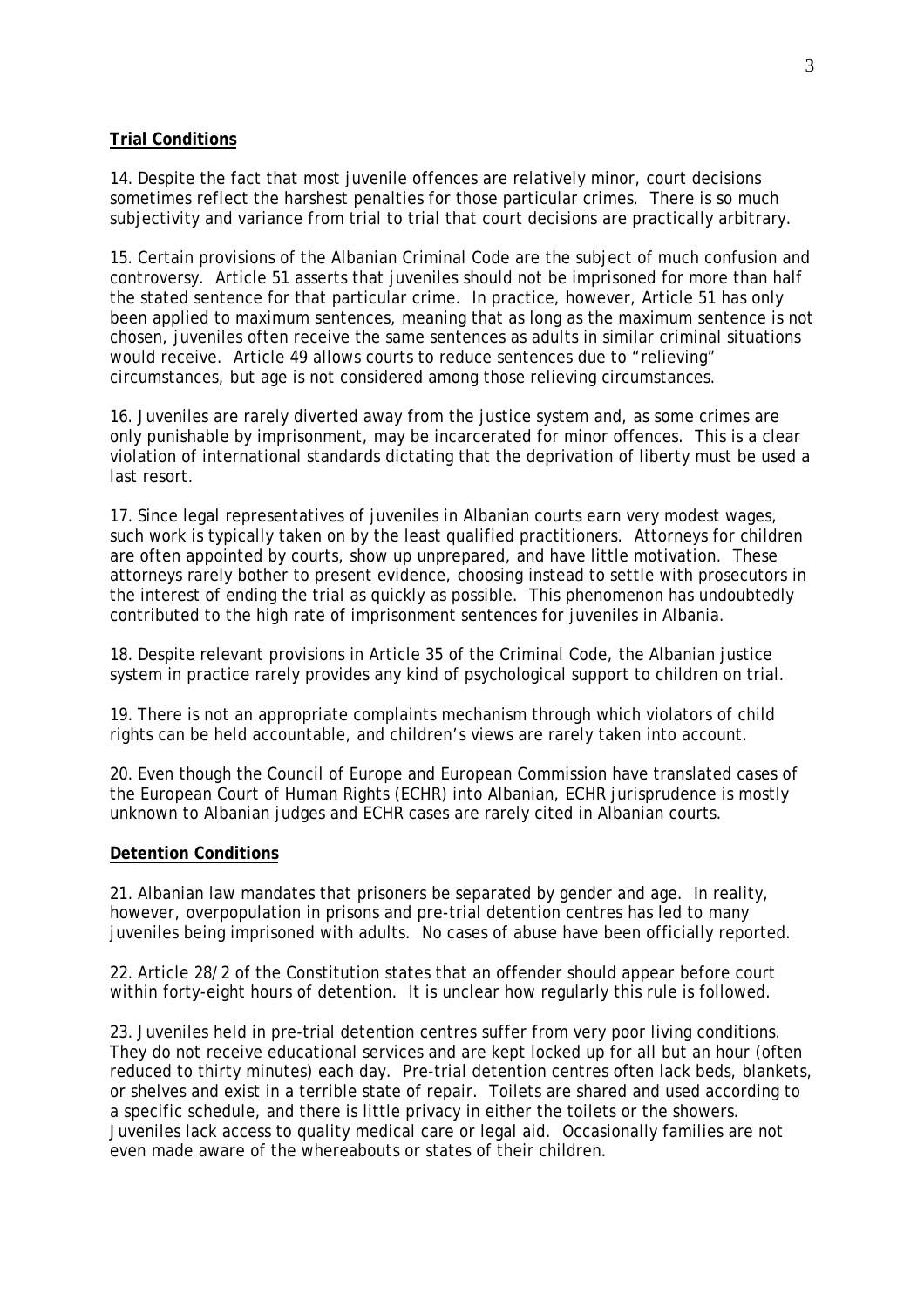24. Having children imprisoned in pre-trial detention facilities can be a major financial burden on Albanian families. Juveniles usually must provide their own soap, shampoo, and other hygienic products, and most centres lack any kind of laundry services. The average meal plan consists of tea and bread for breakfast, soup with meat and bread for supper, and beans and bread for dinner. This food, however, is often prepared in an unsanitary manner (typically by adult prisoners) and children are not allowed the use of tables or silverware. For these reasons, many children depend on regular shipments of food and other essentials from their families for basic survival, a major problem given that most offenders come from families that are already poor.

25. On average, regular prisons have slightly better facilities than pre-trial detention centres. Imprisonment of adults and children together, inadequate sanitation, lack of educational and recreational services, lack of psychologists and social workers, and chronic scarcity of resources, however, are problems throughout the detention system in Albania.

26. State police are supervised by the Ministry of the Interior and officers are prohibited from using unnecessary force, torturing, or preventing individuals from receiving medical care; the law, however, does not have specific provisions or protections for juveniles.

27. Log books keeping statistical records of juveniles in contact with the police do not exist, and there is little coordination between judiciary police, police, and governmental and nongovernmental forces to provide services to juveniles.

### **Alternative Measures**

28. Article 46 of the Criminal Code mandates that educational measures be applied to children under fourteen years old in cases of criminal offences and to children under sixteen years old in cases of petty crimes; so far, however, no juvenile has received this sentence in court.

29. An array of alternatives to imprisonment is available to the Albanian courts. Under suspension of imprisonment, the offender is put on probation and must not commit another criminal act of the same or greater scale. Fragmentation of the imprisonment sentence is an option in which the detention is served in segments of no less than two days per week for no longer than three years. Offenders can also be assigned to community service, typically consisting of between 40 and 240 hours of work. Such alternative measures, however, are *very rarely* used in Albania because they are not specific to juveniles and are not supported by the institutional mechanisms and resources necessary for effective implementation. This major concern was articulated by the UN Committee on the Rights of the Child in Article 77 of its 2005 Concluding Observations, but the situation four years later is still very dire.

30. Albania's incoherent, uncoordinated, and piecemeal approach to juvenile justice has generated a system that is more punitive than educational or rehabilitative.

#### **Training of Professionals**

31. Largely due to the fact that it does not have a separate juvenile justice system, Albania suffers from a severe lack of specialised judges, prosecutors, police, lawyers, social workers, and other officials trained in the particularities of working with juvenile offenders.